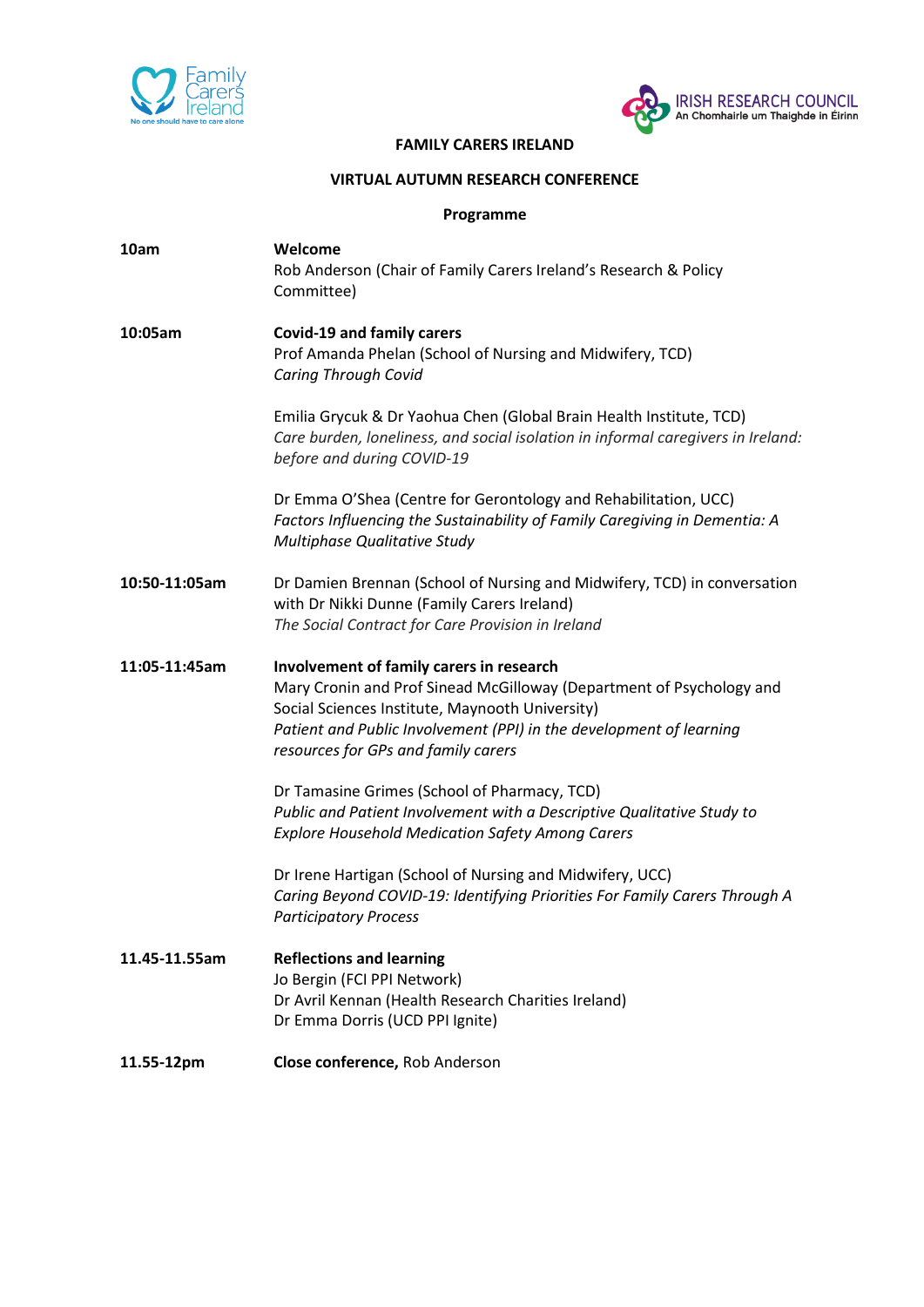



## **Abstracts**

## **Exploring experiences of carers in the Covid 19 pandemic (***Prof. Amanda Phelan, School of Nursing & Midwifery, TCD)*

Ireland has over 500,000+ caregivers who provide a range of supports in the community. It is recognised that, while caregiving can be very rewarding, it can also result in psychological, physical, social and economic stress. Adult family carers' ages range from 18 and above and a recent study by Family Carers' Ireland (FCI) (FCI, 2020a) with 59% caring for between 5-20 years and 57% delivering 140-168 care hours per week. While there were significant challenges apparent in the pre pandemic period (such as difficulty accessing services, juggling full-time employment, financial difficulties and information poverty), a survey in May 2020 (FCI 2020b) has demonstrated the additional pressures experienced by carers during Covid 19. While the survey had provided a general picture, this study enables a depth exploration of experiences, generating additional important insights into carers' reality in Covid 19 and pointing to ways of alleviating challenges.

Two methods were used to collect data: semi-structured interviews and a photovoice methodology Fifteen participants were recruited. Data were collected via semi-structured Interviews conducted by telephone. Data is being analysed using Braun and Clarke's thematic analysis (2006;2021) approach.

Findings currently point to various challenges that carers' experienced. This included coping with the cancellation of services, managing within the public health regulations and making efforts to protect their care recipient against infection.

## **SustainCare: Factors Influencing the Sustainability of Family Caregiving in Dementia** *(Dr Emma O'Shea, Centre for Gerontology & Rehabilitation, School of Medicine, UCC)*

Background: Families provide the bulk of community-based dementia care in Ireland. Evidence suggests that over 60% of people with dementia in Ireland are living in the community, supported by their families. However, the primary family carer does not exist in a vacuum; they are typically part of a wider family unit. Little research has been done from a family systems perspective, regarding dementia in Ireland, or internationally.

Aim: To understand the factors influencing the sustainability of supporting a family member with dementia to remain living at home in the community, from a family systems perspective.

Methods: Qualitative interviews (N=20) were conducted with 10 families supporting a person with dementia, across Ireland. All participants were ≥18 years of age and aware of the dementia diagnosis. Purposive sampling was employed. Interview duration ranged from 30–85-minutes. Thematic analysis was applied to the data. Ethical approval was obtained by the local REC.

Findings: Six superordinate elements influenced sustainability, relating to: The Person with Dementia; The Primary Carer(s); Family Network and Dynamics; Local Community; Formal Health and Social Care Services; and Wider Socio-cultural and political factors. From a family systems perspective, these six elements differentially impacted upon four cross-cutting conceptual themes, each of which are discussed in detail: 1) Values & Expectations; 2) Family Roles, Relationships and Dynamics; 3) Individual & Collective Capacity; and 4) Contextual Factors (including the impact COVID-19).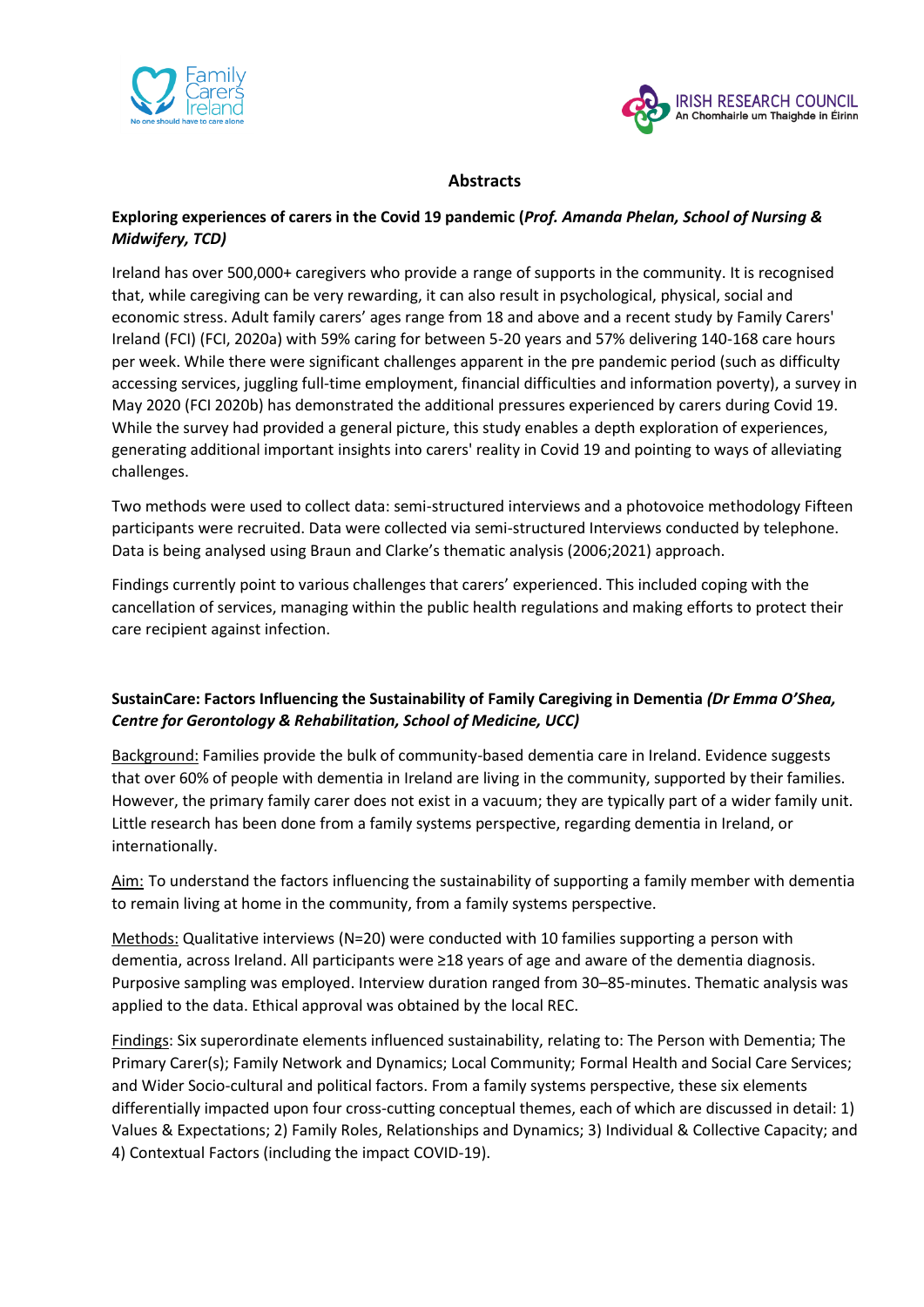



Discussion: This study has identified factors influencing the sustainability of caring for a family member with dementia, with a specific focus on the family system as the unit of care. Better supporting resilience at a family-level will require dedicated resources and defined actions on the part of several stakeholder groups. Implications are discussed for families, clinicians, policy- and decision-makers, and service planners/ providers.

# **Care burden, loneliness, and social isolation in informal caregivers in Ireland: before and during COVID-19** *(Emilia Grycuk & Dr Yaohua Chen, Global Brain Health Institute)*

Background: Public health restrictions resulting from the outbreak of COVID-19 have worsened the mental health outcomes of general population, but especially the populations at risk, such as informal caregivers. The prepared report explores the care burden, loneliness, and social isolation of informal caregivers in Ireland before and during the first and the second wave of the COVID-19 pandemic.

Methodology: The data used for the report are extracted from the Coping with Loneliness, Isolation, and COVID-19 (CLIC) Global Caregiver survey. 372 Irish informal caregivers took part in this cross-sectional, anonymous, and online questionnaire. Those informal caregivers cared for people with dementia, intellectual disability, mental health, and/or physical health challenges. Data analyses were descriptive followed by ordinal regression for factors associated with burden, loneliness, and social isolation, and by analysing the cost of loneliness.

Results: Findings revealed that, compared to pre-pandemic, Irish caregivers experienced a significant increase in care burden, overall loneliness, emotional and social loneliness, and isolation. Care burden was associated with COVID-19 impact on care delivery, loneliness was associated with COVID-19's impact on caregiver's finances, moderate and frequent social isolation prior to and during the pandemic, substantial change in social isolation during the pandemic, and a relatively poorer mental health. A significant change in social isolation was associated with heightened levels of social loneliness.

Conclusion: COVID-19 had a substantial impact on the care circumstances and mental health outcomes of informal caregivers, in Ireland. Implementation of intervention and preventative measures is of high priority, especially in the context of the potentially extended nature of the pandemic.

# **The Social Contract for Care Provision in Ireland (***Dr Damien Brennan, School of Nursing & Midwifery, TCD***)**

This research initiative entails a collaborative research process with Family Carers Ireland with the aim of establishing conceptual clarity regarding the social contract for care giving within domestic settings in Ireland.

Care provision within family settings is a profoundly private, intimate and interpersonal process and yet it is shaped by large scale social dynamics including gender, family, housing, care system typologies and the wider political, economic and philosophical orientations of the nation state. The relationship between individuals, families and the state is thus encapsulated and embodied in the act of caregiving.

This project explores the 'social contract' or assumed responsibility for care provision in Irish society. In partnership with Family Carers Ireland, this project will provide clarity regarding social policy expectations; assumed responsibility; and the capacity of families to provide care within family homes.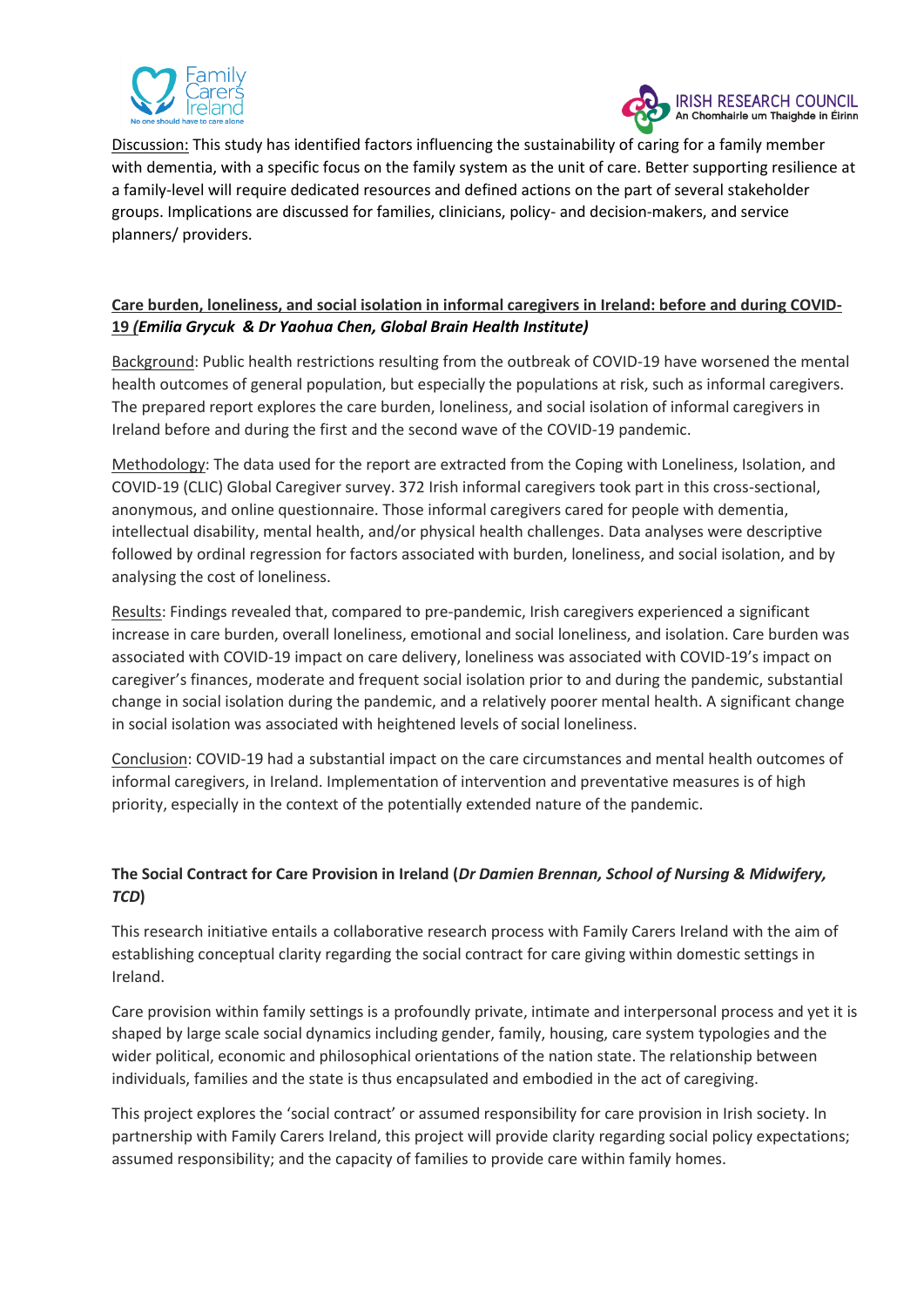



## **Patient and Public Involvement (PPI) in the development of learning resources for GPs and family carers**  *(Mary Cronin and Prof. Sinéad McGilloway, Department of Psychology, Maynooth University)*

The National Carers Strategy (2012) was an important step toward the recognition and support of family carers in Ireland. However, many of the objectives regarding the identification and support of family carers in healthcare settings have remained unmet. The CHERISH Project aims to address how carers can be best identified and supported in community health services, with a particular focus on general practice. To date, the CHERISH project has involved the completion of: (1) a national survey of family carers and indepth interviews with family carers and GPs; and (2) a scoping review of the international literature to inform the development of Practice Point Guidelines for GPs. The third and final strand of the project, currently underway, involves the development of: (a) a distance learning education programme for GPs, with accompanying Good Practice Points; and (b) an empowerment and communication skills workshop for family carers to support them in having productive conversations with their GP.

Both programmes have been developed with a strong focus on the involvement of carers in a public patient involvement (PPI) capacity in order to ensure that their needs and outcomes remain central. Five family carers with varying experiences of caring and across a range of backgrounds, were recruited for the PPI panel and have been involved in the co-design of the GP training and the development of an educational video for GPs as well as co-design and co-facilitation of carer workshops. The PPI panel, in their capacity as experts by experience, have made invaluable contributions to co-producing programme design, content and delivery.

## **Public and Patient Involvement with a Descriptive Qualitative Study to Explore Household Medication Safety Among Carers (***Dr Tamasine Grimes, School of Pharmacy, TCD)*

The COVID-19 pandemic caused disruption to people's household routines, wellbeing and social networks and had the potential to affect how people manage their medication in heir homes, especially for people who were cocooning or caring for someone who was cocooning. We undertook a descriptive qualitative study, using interviews by phone or video call, with people who were cocooning, or their carers, to understand how the pandemic had affected their medication management during this time. We involved patients and the public in validating our interview topic guide and we partnered with Family Carers Ireland to secure Irish Research Council funding to engage with family carers to analyse, interpret, disseminate and maximise the impact of our research findings on everyday medication management practice and policy. The project with our PPI panellists is ongoing. This presentation will provide an overview of the practical, logistical and governance steps involved in partnering with family carers in research. It will provide insights into considerations for the recruitment of PPI panellists, provision of training to support research tasks, engagement with research ethics committees and research offices to ensure research governance, and some practicalities around project management.

# **IdeNtifying the top 10 priotiTiEs foR Family CarErs: The INTERFACE project (***Dr Irene Hartigan, School of Nursing & Midwifery, UCC)*

**Background:** Family carers play a vital, yet often invisible role in our society and healthcare system. In Ireland, there are 499,904 carers - around 12.5% of the population. The pandemic has led to new and intensified existing pressures for carers underscoring the necessity to collaboratively identify research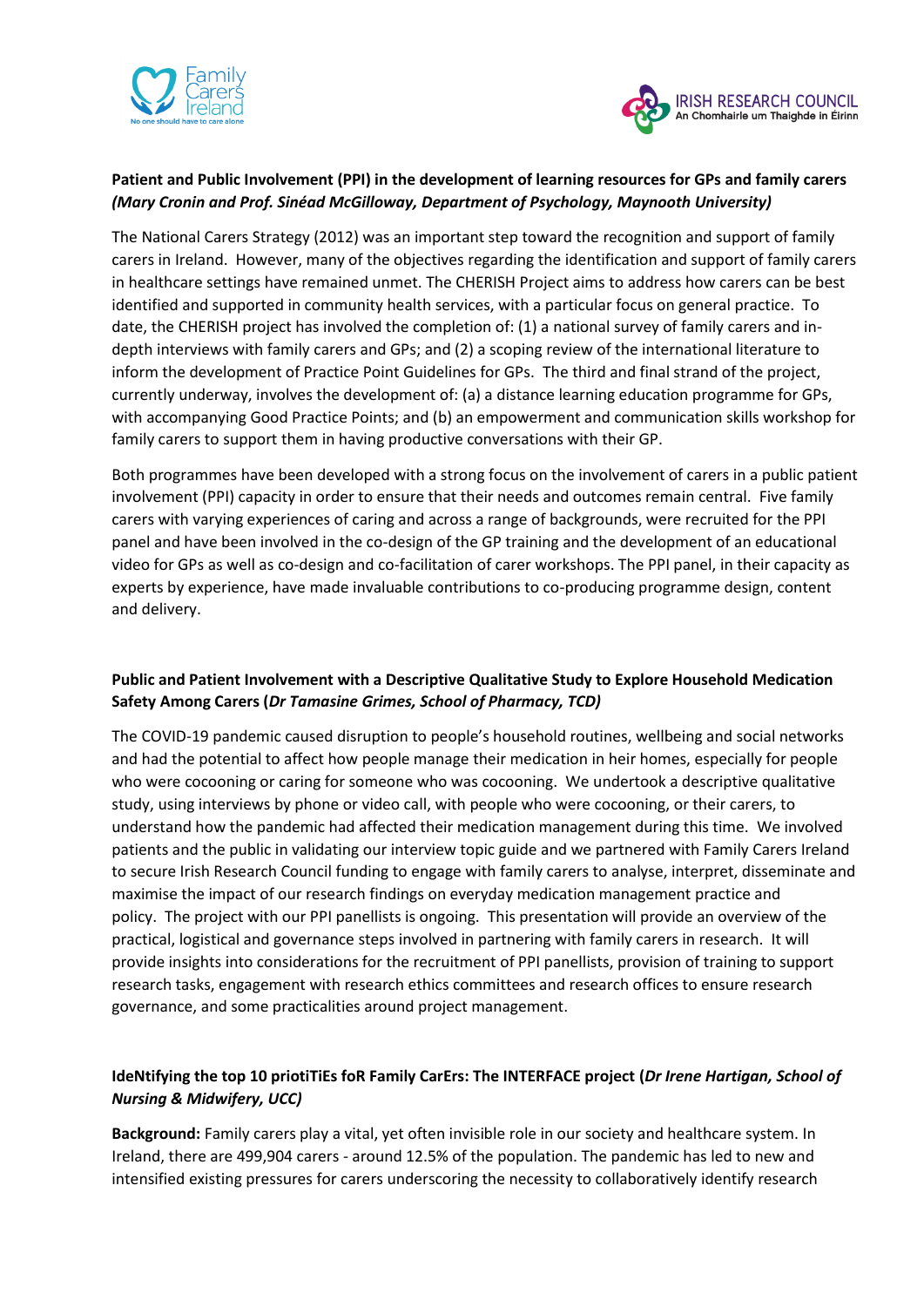



priorities. The interface project established research priorities for carers, in partnership with families and key stakeholders.

**Method:** A priority setting partnership methodology was engaged and through collaboration with carers, healthcare professionals and researchers, a participatory process was conducted to identify gaps in the current literature and prioritise research questions and uncertainties. Several sources of data were used to inform the development of a long list of questions or unmet needs of family carers. Focus group discussions was one source if data that were conducted with family carers (n=5) and key stakeholders (n=3) to identify and understand carers uncertainties. An iterative process of data analysis was undertaken a Multi Stakeholder Advisory Committee to identify the research priorities for Family Carers Ireland.

**Results:** The top 10 researchable questions were distilled from a list of 16 and fit into 7 broad categories. 1) economic impact and financial strain 2) Systemic issues, education, resources and policy 3) technology 4) support services and infrastructure 5) mental health and wellbeing of the carer 6) carers in society 7) Recognition and acknowledgment of the family carer.

**Conclusion:** The partnership approach of this project allowed the 'ground-up' development of research priorities for carers by carers. The COVID-19 pandemic served to magnify systemic issues already present in society, as well as highlight new burdens. The identification of 10 researchable questions will guide further investigation to improve the support and wellbeing of family carers. Research priorities can help shape reform and create awareness in the community regarding the role of family carers.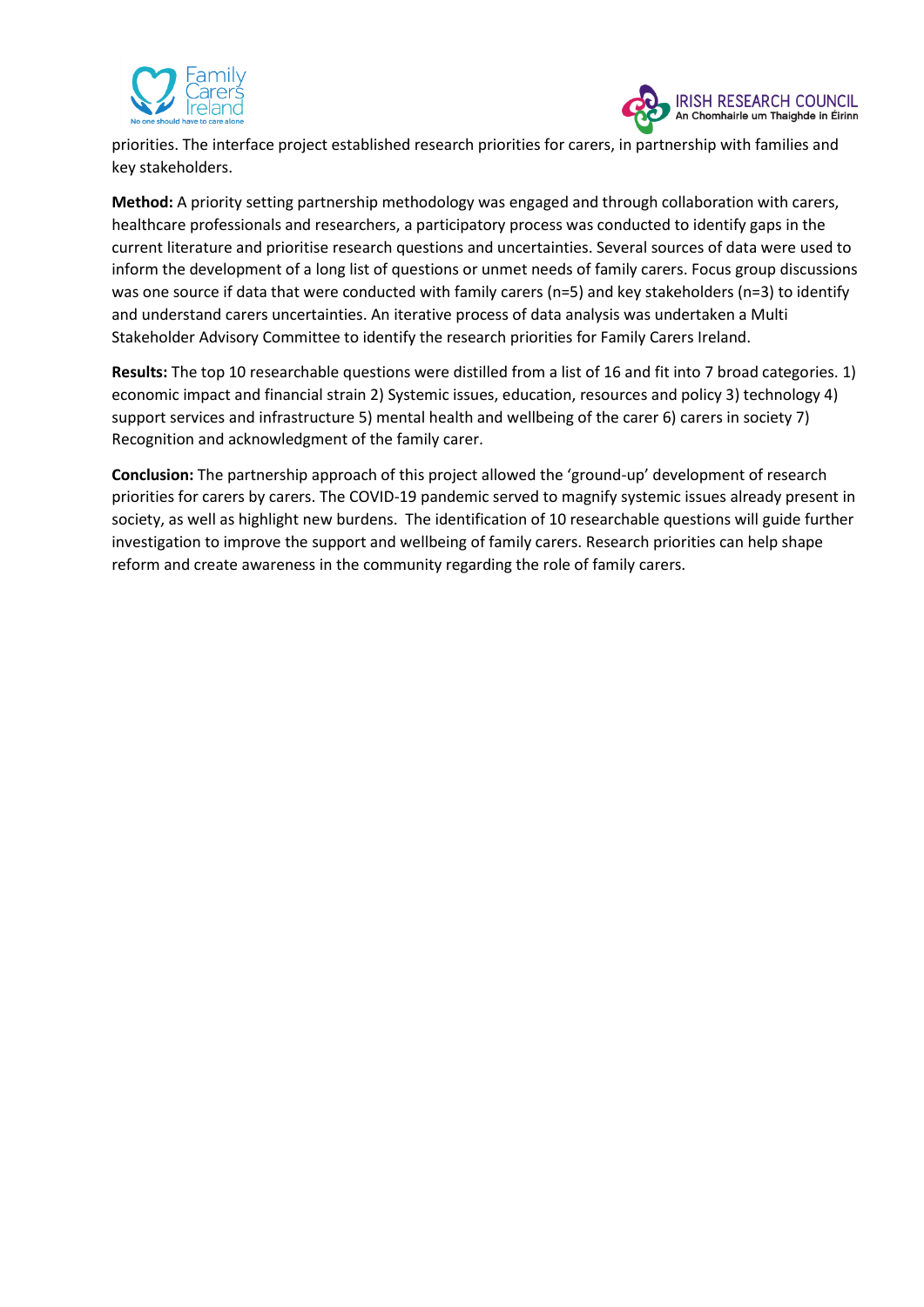



#### **Speaker Biographies**

#### **Rob Anderson**

Rob Anderson is recently retired Head of the Social Policies unit at Eurofound, where he has worked as research manager since 1988 on a range of topics relating to living conditions and quality of life, including several international research projects exploring aspects of family care across Europe. Prior to joining Eurofound, Rob worked as Programme Manager at the WHO European Office in Copenhagen, with responsibility for the European Regional Programme in Health Promotion. He studied human sciences at Oxford University, and sociology as applied to medicine at Bedford College, London. Rob served as President of Eurocarers from 2009 to 2012. Rob has been appointed chairperson of Family Carers Ireland's Research & Policy Committee.

#### **Jo Bergin**

Jo Bergin is a family carer and mother to three children, aged 11, 13 and 29, all of whom have special needs. She has a background in nursing for over 20 years and also has experience as a care assistant. Jo has an interest in research that makes a difference to the lives of people with special needs and their carers and is passionate about having the carers' voice included in research in a meaningful. Jo has first-hand knowledge of the difference early diagnosis and treatment can have on children and is eager to share her experience of caring without proper supports in place.

#### **Dr Damien Brennan**

Dr Damien Brennan is an Associate Professor at the School of Nursing and Midwifery, Trinity College Dublin, where his teaching and research are focused on the sociology of health and illness. His agenda of research examines 'Contexts of Care Provision in Ireland' which seeks to understanding Ireland's problematic institutional past, while also examining the capacity for care provision within communities and families within contemporary 'post-institutional' Irish society, with particular reference to intellectual disability and mental illness. This research agenda has been supported with funding from bodies such as the Irish Research Council, the National Disability Authority, and the Irish Penal Reform Trust. Dr Brennan has disseminated research through Books, Journal Articles, TV Documentaries, Radio, Print Media, Key Note Addresses and Public Lectures.

#### **Dr Yaohua Chen**

Dr Yaohua Chen is an Atlantic Fellow for Equity in Brain Health at the Global Brain Health Institute (GBHI). Yaohua received her medical school training from the University of Lyon, France, followed by residency training in neurology at the University of Lille, France. She also earned master degrees in biology and health and completed a fellowship in the memory clinic of Lille. She simultaneously obtained a PhD position in a translational work of a murine model and a cohort of patients with Alzheimer's disease in a laboratory of vascular and neurodegenerative diseases. She continues to work in the memory clinic as a neurogeriatrician.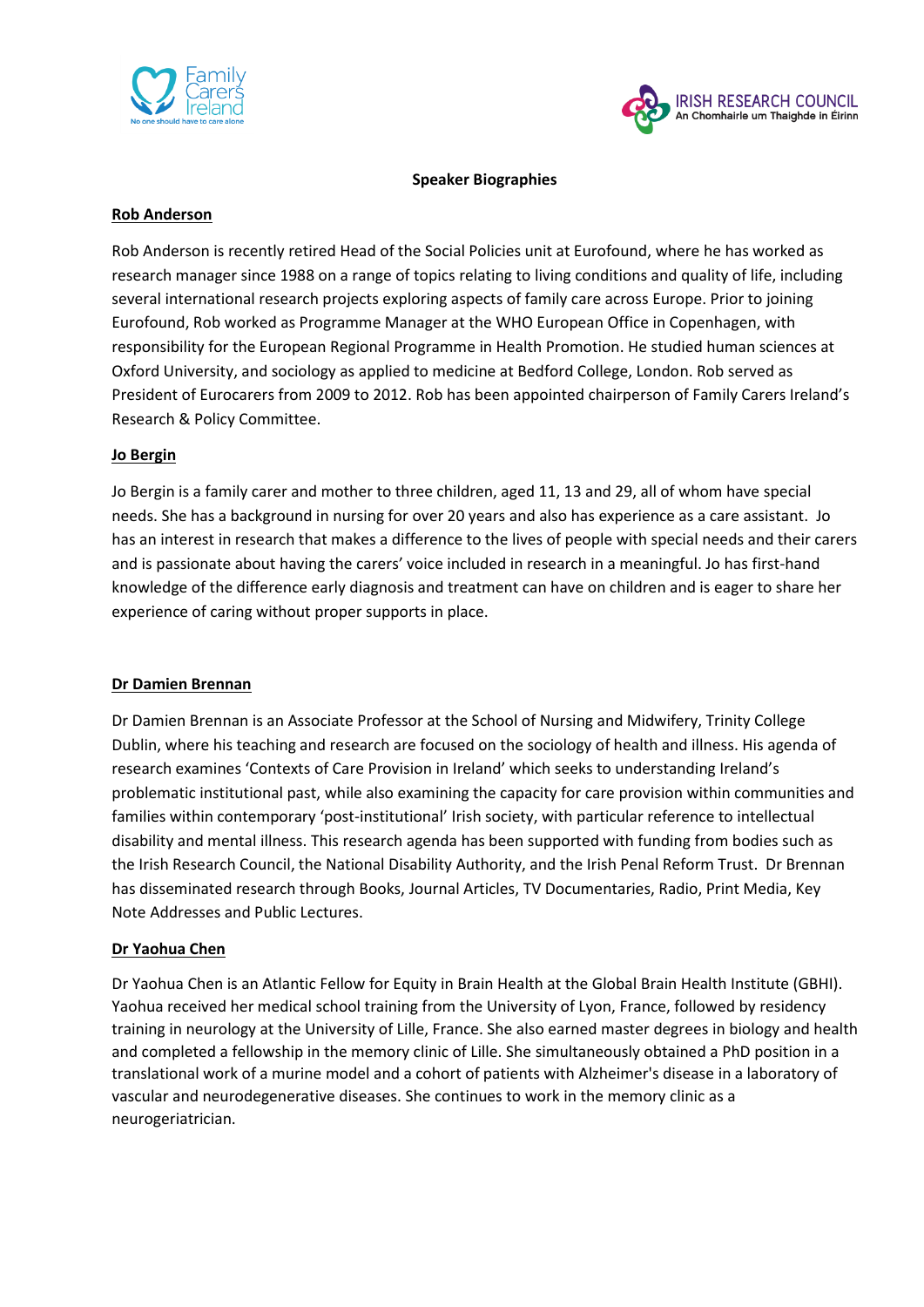

#### **Mary Cronin**



Mary Cronin is a PhD Scholar working on the CHERISH (**C**ommunity **H**ealth-Bas**E**d App**R**oach to **I**mproving Carer**S' H**ealth and Wellbeing) project at the Centre for Mental Health and Community Research, Department of Psychology and Social Sciences Institute at Maynooth University (www.cmhcr.eu). She is also an Associate Lecturer in the school of Psychology and Counselling at the Open University and a graduate member of the Psychological Society of Ireland (PSI). Mary is also carer to her 22 year old daughter.

## **Dr Emma Dorris**

Dr. Emma Dorris is the programme manager for PPI Ignite Network @ UCD. Emma is a biomedical researcher by training. She established The Patient Voice in Arthritis Research in 2017, which aimed to develop patient and researcher partnerships with the goal of reframing research to focus on the patient rather than the disease. Emma is an advocate for responsible research and innovation, and collaborates internationally to help scientists involve the public in research that is not naturally public-facing (such as preclinical and laboratory research). She has a passion for improving research culture across all disciplines. She has a particular interest in policy and practices related to PPI and in developing ways to embed PPI as part of the research culture towards more relevant and impactful research.

## **Dr Nikki Dunne**

Dr Nikki Dunne joined Family Carers Ireland in March 2019. As the organisation's Research Officer, Nikki leads Family Carers Ireland's programme of research and manages a diverse range of qualitative and quantitative projects relating to family carers. She is particularly focusing on building and coordinating research involvement and engagement among family carers, researchers and other stakeholders.

### **Dr Tamasine Grimes**

Dr Tamasine Grimes is Associate Professor of Practice of Pharmacy at the School of Pharmacy and Pharmaceutical Sciences, Trinity College Dublin. Tamasine is a pharmacist by background and worked for twenty years in the hospital and community pharmacy settings. The focus of her research is medication safety and she leads a programme of work to explore strategies to make medication use safer for the patients, carers and professional who contribute to the process and who use medications. Tamasine's research seeks to involve patients and carers as partners in the research team and to be patient- and carercentred.

### **Emilia Grycuk**

Emilia Grycuk is a Clinical Research Assistant and Study Coordinator at Trinity College Dublin, St. James's Hospital, and Mercer's Institute for Successful Ageing (MISA) clinic. She works as an investigator and coinvestigator on dementia-related projects, specifically exploring psychological and biological risk factors of dementia development and developing Delphi procedure of the Core Outcome Set (COS) for Lewy body dementia. Recently, she has been involved in research exploring care burden of informal caregivers within *Coping with Loneliness, Isolation, and COVID-19 (CLIC)* study, where she led the manuscript preparation based on the data from the English-speaking countries. She also led the preparation of the report about caregiver burden during COVID-19, in Ireland.

Emilia obtained her Bachelor's degree in Psychology from Hunter College, City University of New York, and her Master's degree in Clinical Psychology from Utrecht University, in the Netherlands. Previously, she has worked with multicultural aspects of psychotrauma.